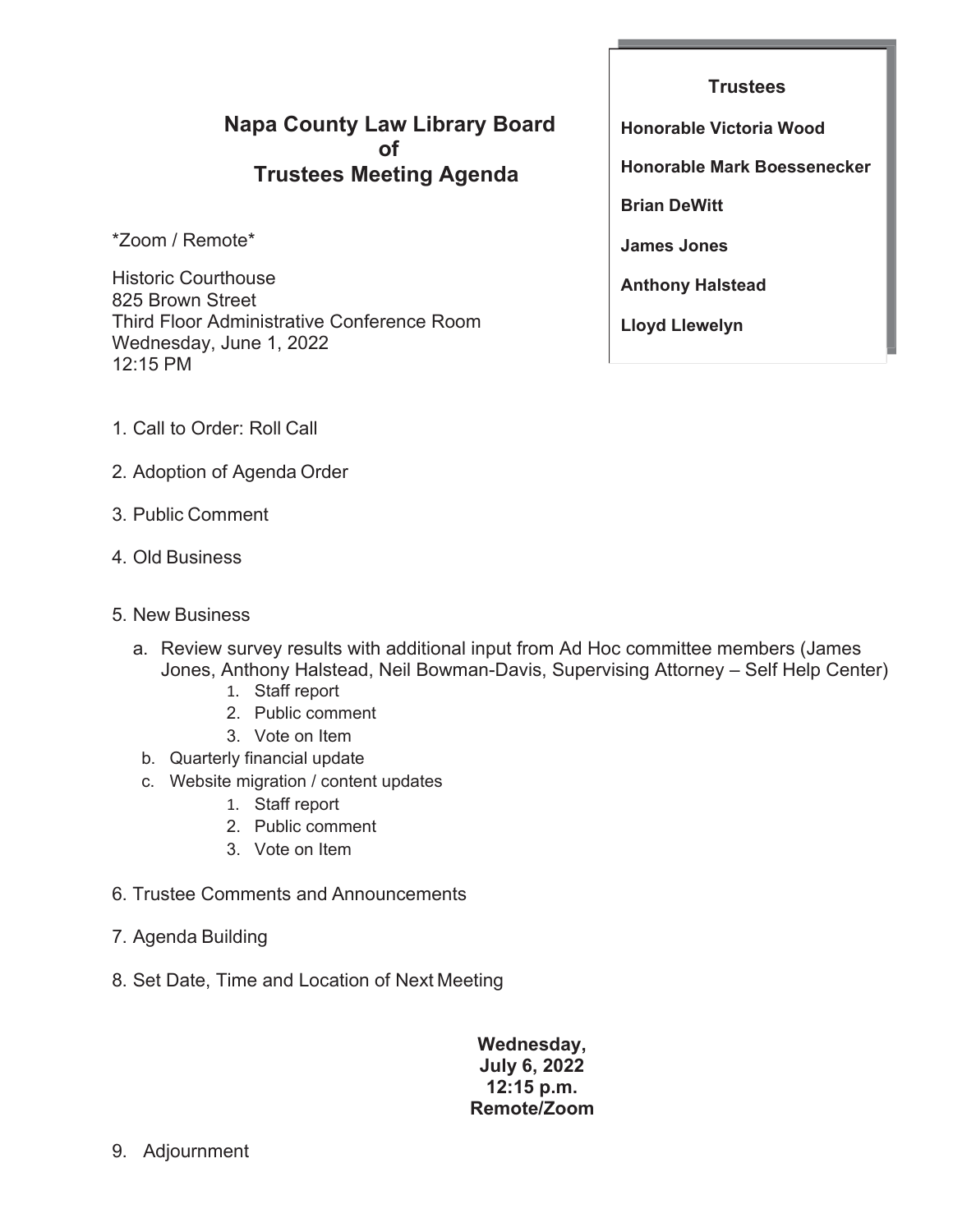Please Note: This meeting will be conducted using the ZOOM App, and can be accessed using the link cited below:

# **Meeting ID: 850 8059 8477**

**Passcode: 846998**

**One tap mobile | US Toll-free: +16699006833,,85080598477# +13462487799,,85080598477#**

**Dial by your location: 888 788 0099 US Toll-free 877 853 5247 US Toll-free**

**Find your local number: https://countyofnapa.zoom.us/u/keu6NQn4VA https://countyofnapa.zoom.us/j/85080598477?pwd=SGVyNmF0L1pPRkYzM**

**0dxWFJ1OU**